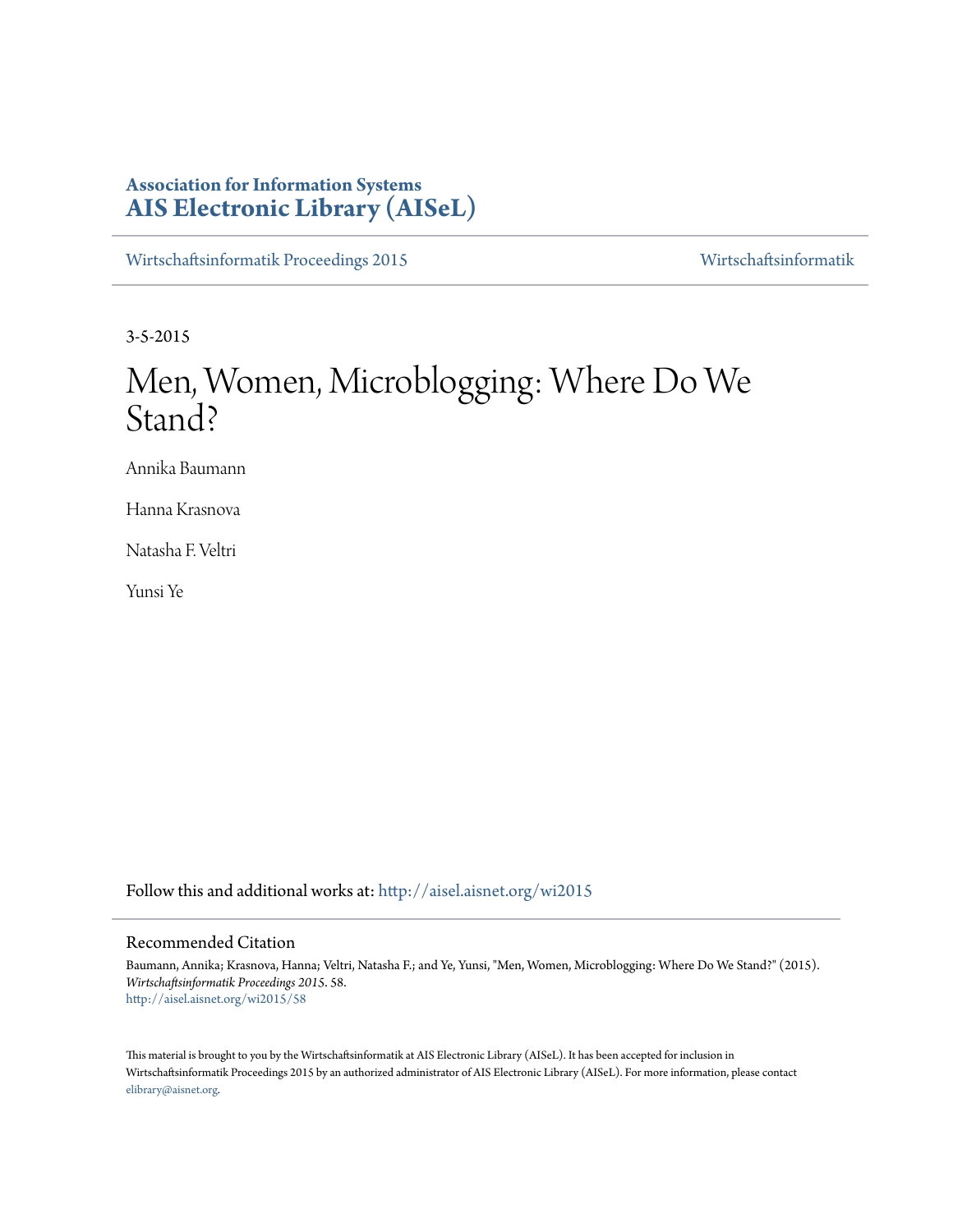## **Men, Women, Microblogging: Where Do We Stand?**

Annika Baumann<sup>1</sup>, Hanna Krasnova<sup>2,\*</sup>, Natasha Veltri<sup>3</sup>, and Yusni Ye<sup>1</sup>

<sup>1</sup> Humboldt University, Berlin, Germany [annika.baumann@wiwi.hu-berlin.de,](mailto:annika.baumann@wiwi.hu-berlin.de) yeyunsi@cms.hu-berlin.de <sup>2</sup> University of Bern, Bern, Switzerland hanna.krasnova@iwi.unibe.ch <sup>3</sup> University of Tampa, Florida, USA nveltri@ut.edu

**Abstract.** With millions of users worldwide, microblogging has developed into a powerful tool for interaction and information dissemination. While both men and women readily use this technology, there are significant differences in how they embrace it. Understanding these differences is important to ensure gender parity, provide advertisers with actionable insights on the marketing potential of both groups, and to inform current theories on how microblogging affordances shape gender roles. So far, existing research has not provided a unified framework for such analysis, with gender insights scattered across multiple studies. To fill this gap, our study conducts a comprehensive meta-review of existing research. We find that current discourse offers a solid body of knowledge on gender differences in adoption, shared content, stylistic presentation, and a rather convoluted picture of female and male interaction. Together, our structured findings offer a deeper insight into the underlying dynamics of gender differences in microblogging.

**Keywords:** Microblogging, Twitter, Gender Differences, Meta-Review.

#### **1 Introduction**

Having imposed its famous "140-character limit" in 2006, Twitter has coined the term microblogging (MB). Since then it remains the most widely used MB platform with over 255 million monthly active accounts and is ranked as the fifth most popular social network in the world [\[83\]](#page-15-0). Spurred by its success, other MB platforms have mushroomed, including such popular ones as Tumblr and Sino Weibo in China.

Originally designed to broadcast and share information about user's activities and opinions in an easy format [\[77\]](#page-15-1), MB was quickly embraced by the global online community as a tool for fast dissemination of the most current information. Now companies, politicians and celebrities increasingly rely on MB to stay connected with their audiences and promote their views. However, as MB continues to evolve and become more powerful, a growing number of stakeholders question whether MB equitably benefits different population groups, including minorities, females, and users from remote geographic regions [e.g. [40], [57]. Particularly, gender differences

<sup>12</sup>th International Conference on Wirtschaftsinformatik March, 4-6 2015, Osnabrück, Germany

Baumann, A.; Krasnova, H.; Veltri, N. F.; Ye, Y. (2015): Men, Women, Microblogging: Where Do We Stand?, in: Thomas. O.; Teuteberg, F. (Hrsg.): Proceedings der 12. Internationalen Tagung Wirtschaftsinformatik (WI 2015), Osnabrück, S. 857-871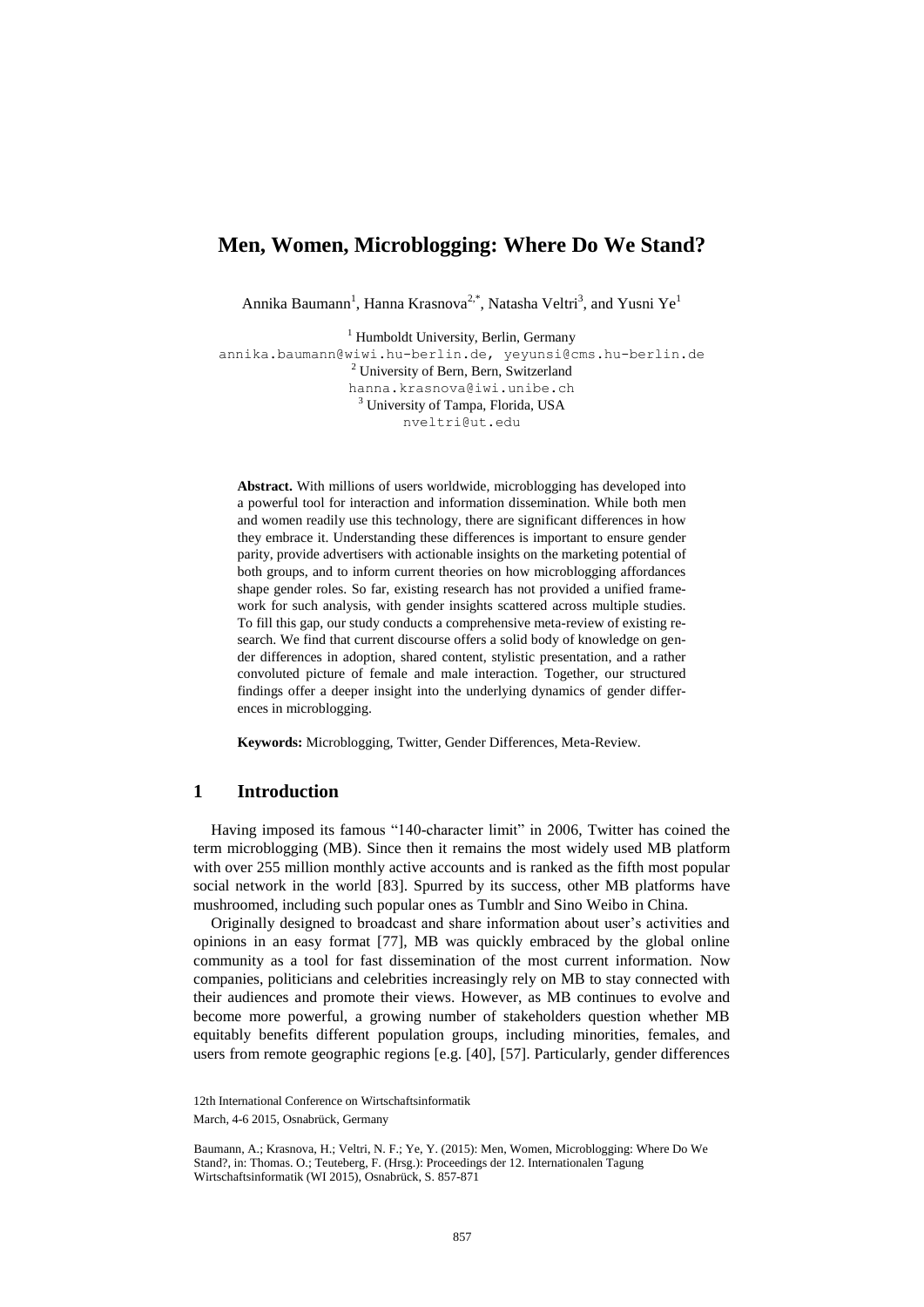have been discussed in the MB research for a number of social, theoretical and practical reasons. Specifically, from a social perspective, understanding the differences in male and female use of MB for information dissemination is essential to ensure gender parity and a globally equitable information society [\[72\]](#page-15-2). From a theoretical standpoint, past research has identified significant gender differences across a variety of IT contexts, suggesting that certain functional affordance may support, but also change traditional gender roles and behaviors [e.g. [\[74\]](#page-15-3), [\[86\]](#page-15-4). Considering the popularity of MB, it is hence critical to understand the role that MB may play in these processes. Finally, understanding gender differences in MB is important for practical reasons: MB has a great potential to viral spreading, e.g., in form of candy or firestorms. Hence, understanding gender specific behavior - for example by identifying user groups that are more likely to reshare, or the presence of gender homophily in resharing – can be an important step in managing word-of-mouth in MB channels [\[65\]](#page-14-0).

Reflecting importance of this topic for both theory and practice, many studies focus directly on gender differences in MB [e.g., [3], [25], or provide supplementary gender-related findings [e.g., [5], [7]. However, existing insights remain scattered, calling for a more systematic analysis. To fill this gap, this study conducts a comprehensive meta-review of existing research to provide a deeper insight into gender differences and similarities, and to give impetus to future research efforts in this area.

## **2 Theoretical Background**

#### **2.1 Microblogging**

A specific set of core functional features is definitional for any MB platform: Participants can subscribe ("follow") each other via unidirectional relationships to get new status updates in the form of short messages ("tweets") from users they follow – their "followees". These messages can further be distributed in the network by reposting ("retweeting") them. Additionally, some MB platforms offer extended functionality to their users. For example, Sina Weibo allows for broader range of publishable media, additional settings for profiles, and a threaded comment system stimulating social interactions [\[64\]](#page-14-1). Furthermore, while Sina Weibo and Twitter still apply a "140-characher" limit, Tumblr does not impose such limitation.

Attracted by the success of MB, research in this domain has been on the rise, with scholars initially focusing on the specifics of user behavior on these platforms. Examples include research on motivations to use MB [e.g. [42], privacy considerations [e.g. [75], continued use  $[42]$ ,  $[52]$  and approaches to user profiling e.g.  $[1]$ ,  $[2]$ ,  $[6]$ . As the use of MB matures, particular uses in specific contexts become apparent attracting further scholarly attention. Examples include the use of MB in politics [e.g. [13], [28] and in disaster management [e.g. [29], [36]. Recognizing an important role of gender discourse in the MB domain these studies often document gender differences as part of their supplementary findings [5], [7], [20] or even address gender differences as a key focus of their studies e.g. [3], [25], [53]. Nonetheless, these gender-related insights remain disorganized, impeding research progress in this area.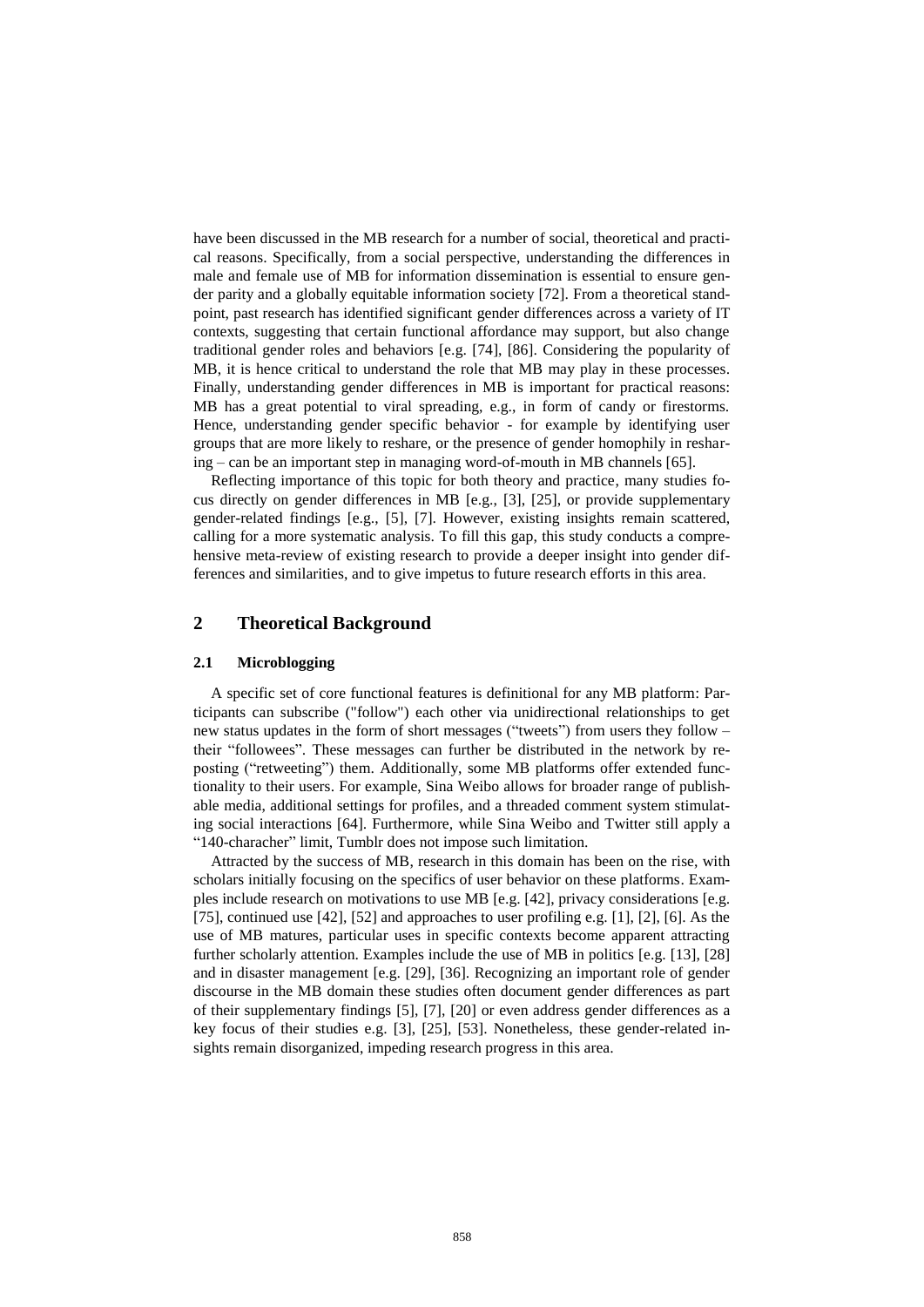#### **2.2 Gender Differences in Offline and Technology Settings**

The evolutionary psychology explains gender differences by human ancestral past which over the time fostered women to be more compassionate and men more competitive [\[84\]](#page-15-5). As a result, women are better prepared for family-life routines and men have better skills to advance in their careers. The developmental social psychology offers a complementary view and asserts that gender differences develop in response to societal role expectations [\[68\]](#page-14-2). From the early age boys are encouraged to be independent, competitive and assertive, while girls are expected to be modest, social and nurturing [\[76\]](#page-15-6). Consequently, men learn to define themselves in terms of their separatedness from others, drawing their self-esteem from the level of their autonomy [\[67\]](#page-14-3). Women, in contrast, have a more pronounced tendency to define themselves in terms of their connectedness to others. They focus on relationships, cooperation; seek closeness and emotional support [\[67\]](#page-14-3). These particularities naturally impact the way men and women use and benefit from information systems. When it comes to technology adoption existing research finds men to be rather driven by their attitudes towards a new application, while women are influenced by opinions of others and relational uses of IT [\[86\]](#page-15-4). In the online context, men are shown to spend more time researching on the Web, as they strive to inform themselves or solve certain tasks [\[69\]](#page-15-7). Women, in contrast, use the email more [\[76\]](#page-15-6). Observing these differences it is natural to expect that the varied innate characteristics and social roles are also likely to translate into distinct gender patterns when it comes to MB.

#### **3 Methodology**

We followed recommendations of [\[87\]](#page-15-8) and [\[81\]](#page-15-9) for our meta-review. Initially, we performed a keyword search in various databases (ScienceDirect, EBSCOhost, Wiley Online Library, ACM Digital Library, IEEE Xplore Digital Library, Taylor & Francis Online, JSTOR, Google Scholar) considering only English language sources. Combinations of the following keywords were applied: {microblogs, microblogging, Twitter, Weibo} and {gender differences, gender, female, male, woman, women, man, men, girl, boy}. Only studies related to Twitter and Sina Weibo (later referred to as "Weibo") were considered, since these are the most popular MB services using a 140 character limit. We did not limit the search by the year of publication. Articles identified as potentially relevant were scanned using the in-text search for relevant markers (e.g. "female", "male"). We mainly concentrated on academic work that explicitly addressed specific differences between men and women with regard MB, whereas articles that dealt with only female (or male) perspective were excluded from our research. The second step involved a backward and forward search.

The final sample included 60 studies published between 2009 and 2014. Of those, 48 focused on Twitter, eleven on Weibo and one on both. 45% of articles appeared in journals, and 48% in conferences. 16 articles specifically focused on gender aspects. Most often real data extracted from microblogs was used (66.7%) and then content analyzed. Next, all articles were reviewed and relevant findings were extracted and organized into smaller chunks of information – *insights*. In total 205 insights were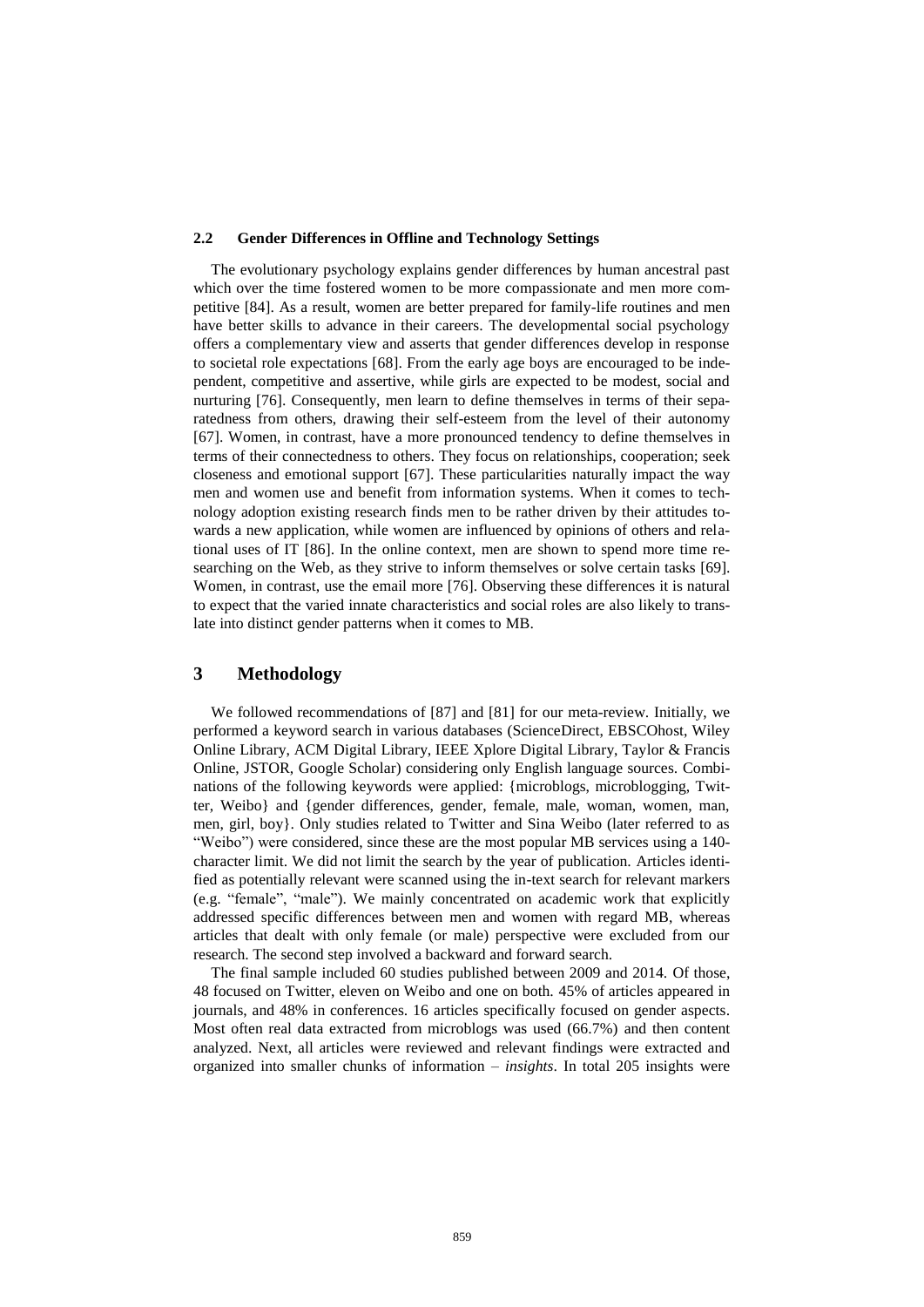identified. Two authors have independently reviewed the resultant material to identify a set of leading themes which were then compared and discussed. This approach allowed us to uncover five dominant themes [\(Table 1\)](#page-4-0). Finally, each insight was assigned to a specific theme by two coders. Inter-coder reliability measured by Cohen's kappa reached 0.808, providing evidence of a high level of agreement [\[79\]](#page-15-10). The final decision on the assignment of items to themes was reached by consensus.

<span id="page-4-0"></span>

| <b>Theme</b> | Theme Description: Gender differences in:               | Share  |
|--------------|---------------------------------------------------------|--------|
| Adoption     | the use of MB and posting frequency.                    | 16.67% |
| Content      | the choice of the microblog topic and specific content. | 16.67% |
| Audience     | the interaction of users and their perceptions of it.   | 25.00% |
| Motivation   | 4.90%<br>motivational patterns of microbloggers.        |        |
| Presentation | the writing style, layout, sentiment and word choice.   | 36.76% |

**Table 1.** Themes in Gender-Relevant Discourse on Microblogging

## **4 Results: Gender Differences in Microblogging**

#### **4.1 Gender Differences in the Adoption of Microblogs**

Men appear to have used Twitter for longer, suggesting more men among early adopters [30]. Currently an overrepresentation of females is reported by web analytics platforms [e.g. [\[61\]](#page-14-4). This result is also reflected in research (see Table 2): Far more studies report that females are more likely to use MB and to post there [e.g. [8]. Moreover, females are also slightly more likely to be addicted to Twitter [7], and plan to continue using it [42], [52]. Together, these insights suggest that females readily embrace MB functionality as a means to maintain contact, share and discuss [77].

|                            | Females are more likely to:                                           | Males are more likely to:       |  |
|----------------------------|-----------------------------------------------------------------------|---------------------------------|--|
|                            | - use MB [8], [15], [18], [22], [23],                                 | - use MB [5], $[19]$ , [37]     |  |
| Usage                      | [31], [48], [53], $[60]$ <sup>1</sup>                                 |                                 |  |
|                            | - managers/politicians are equally likely to use MB [50], [54]        |                                 |  |
|                            | - post on MB [6], [24], [28], [46], [60] - post on MB [5], [19], [30] |                                 |  |
| Frequency                  | - no difference in frequency of posting $[23]$ , [43]                 |                                 |  |
|                            | $-$ be active: midnight and midday [24]                               | $-$ be active: morning, evening |  |
|                            | $-$ be addicted to MB [7]                                             | and weekend [24]                |  |
| <b>Specifics</b><br>of Use | $-$ visit MB platforms more often [42]                                |                                 |  |
|                            | $-$ no difference in number of time spent on MB [42]                  |                                 |  |
|                            | $-$ no differences in MB access modes [12]                            |                                 |  |
| Use in Time                | - continue using MB $[42]$ , $[52]$                                   | - have used MB longer [30]      |  |

**Table 2.** Gender differences in adoption of microblogging

**<sup>1</sup>** *Citations selected in italics across tables refer to Sina Weibo, otherwise Twitter.*

-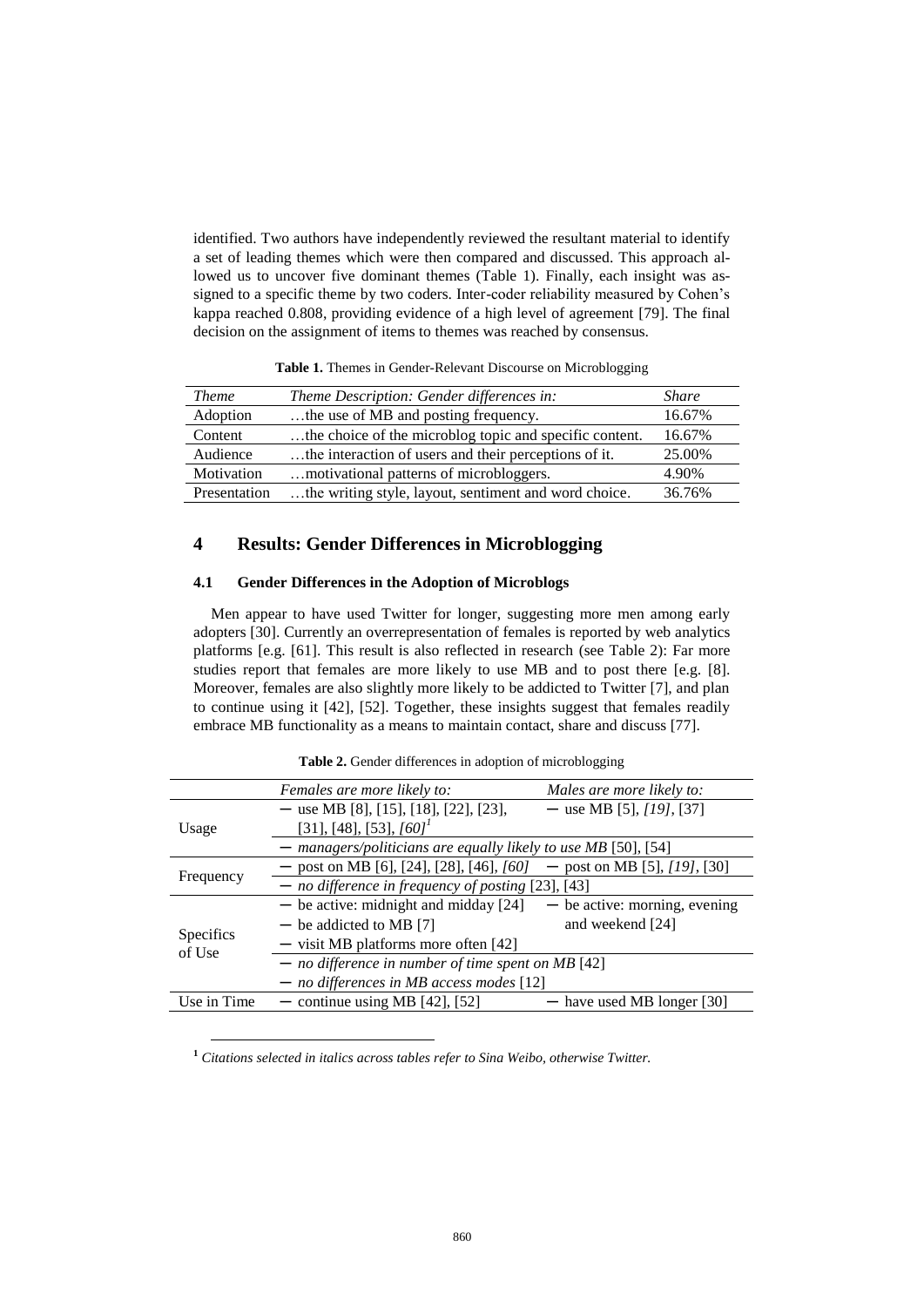Nonetheless, in the case of special interest groups such as political candidates and managers, studies find no gender differences in the likelihood to adopt MB [50], [54], suggesting that both groups rely on Twitter for broadcasting their information and opinions in these contexts.

#### **4.2 Gender Differences in the Content of Microblogs**

In their offline communication women are known to be more supportive and social [\[67\]](#page-14-3); exhibit empathy [\[66\]](#page-14-5); concentrate on home and family [\[71\]](#page-15-11), and subjective aspects [\[62\]](#page-14-6). In contrast, men have more pressure to establish their social standing, e.g. by communicating symbols of their success [\[69\]](#page-15-7). As a result, male communication offline is less conducive to emotional support, with men rather exchanging facts, information and quantitative evidence [\[85\]](#page-15-12).

**Table 3.** Gender differences in the content of microblogging

|                         | Females more likely to share about:                                                                                                                                                                                                                                                                                                                                                                                                                                                                                                                                                           | Males more likely to share about:                                                                                                                                                                                                                                                                                                                |  |  |
|-------------------------|-----------------------------------------------------------------------------------------------------------------------------------------------------------------------------------------------------------------------------------------------------------------------------------------------------------------------------------------------------------------------------------------------------------------------------------------------------------------------------------------------------------------------------------------------------------------------------------------------|--------------------------------------------------------------------------------------------------------------------------------------------------------------------------------------------------------------------------------------------------------------------------------------------------------------------------------------------------|--|--|
| General Communication   | $-$ politics (protest) [48]<br>- personal content [30], $[33]$ , [53]<br>- significant others and partners [25]<br>- housework and food [27]<br>$-$ job [30]<br>- Grey's Anatomy, Revolverheld [9]<br>$-$ menstruation [47]<br>$-$ "me now" messages [39]<br>$-$ references to gender [6]<br>- provide more external links [30]<br>$-$ seek help $[28]$<br>- both journalist groups cover such topics as politics and government; tech-<br>nology and science economy and business; entertainment and celebrities;<br>social welfare; express major opinions and disseminate information [30] | - politics [9], [10], [27]<br>$-$ serious and social topics [33]<br>- environmental news and issues [9]<br>— hot social events $[20]$ , $[33]$<br>- electronics [27]<br>$-$ sports [30]<br>$-$ work [27]<br>- achievements and abilities [28]<br>- sobriety checkpoints [45]<br>$-$ sales promotions [33]<br>- named entities (Apple's, NBA) [4] |  |  |
|                         | $-$ both mention significant other [27]                                                                                                                                                                                                                                                                                                                                                                                                                                                                                                                                                       |                                                                                                                                                                                                                                                                                                                                                  |  |  |
| Disaster                | - help-seeping for men almost as common [33]<br>- concern over magnitude [29], $[36]$ - reference news [36]<br>$-$ dread / risk aversion [29]<br>- concern of own health [29]<br>- no difference for likelihood to express concern for loss of material assets,<br>concerns regarding health, or simple ambiguous fear [29]                                                                                                                                                                                                                                                                   | $-$ reference politics [36]<br>$-$ jokes [36]                                                                                                                                                                                                                                                                                                    |  |  |
| <b>Limate</b><br>Change | $-$ convinced users [26]<br>$-$ specific hashtags [26]<br>$-$ private persons [26]<br>- campaigns, movements [26]<br>$-$ news on climate change shared by both [26]                                                                                                                                                                                                                                                                                                                                                                                                                           | - users with skeptical stance [26]<br>$-$ general hashtags [26]<br>$-$ climate scientists [26]                                                                                                                                                                                                                                                   |  |  |
|                         |                                                                                                                                                                                                                                                                                                                                                                                                                                                                                                                                                                                               |                                                                                                                                                                                                                                                                                                                                                  |  |  |

Evidence collected in the MB context is generally in line with these gender expectations (Table 3). We observe that personal content, lifecasting and concerns are common topics for female MB users [e.g. [30], [33]. This is true even in professional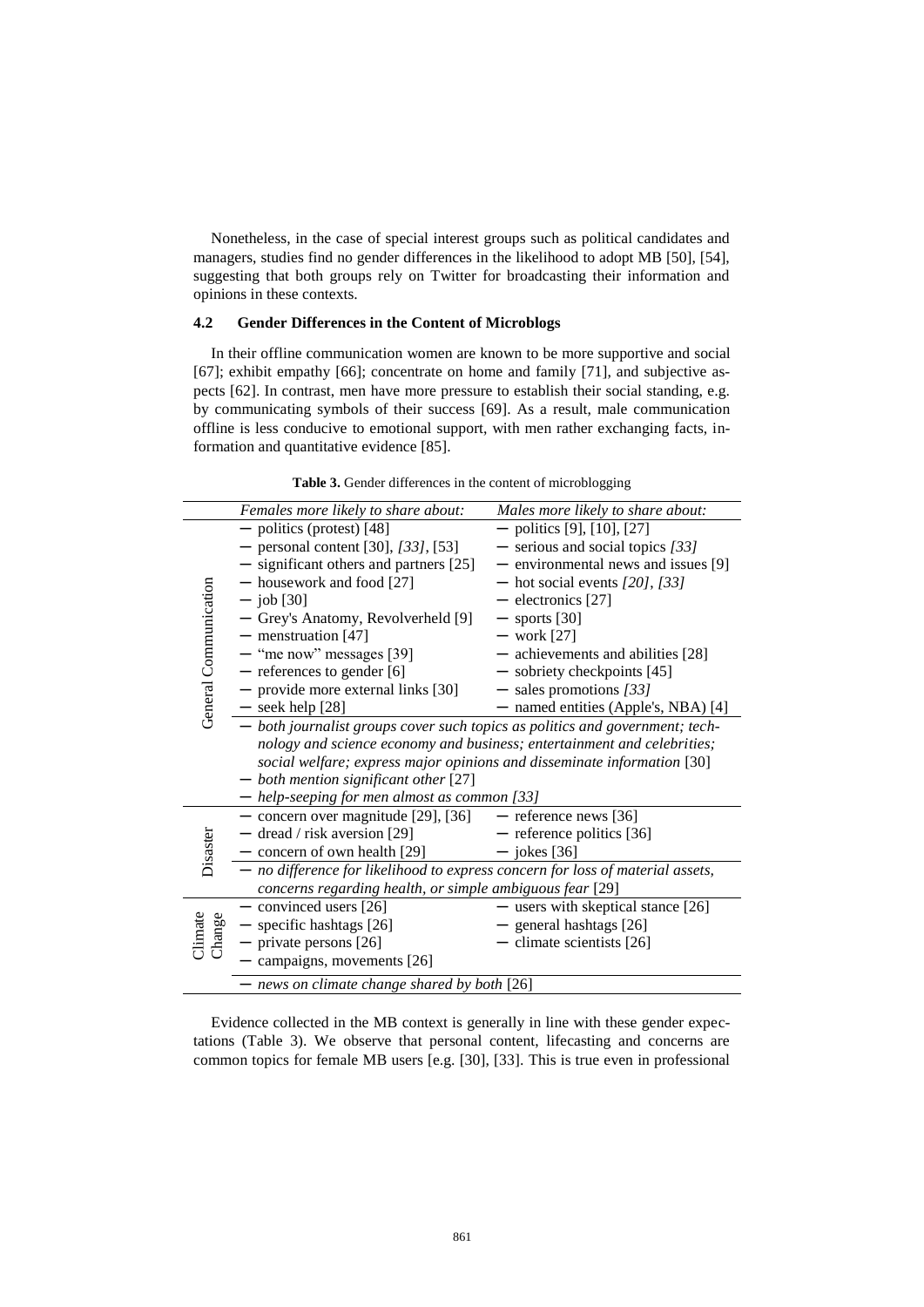settings, with female journalists providing significantly more information on their day-to-day activities in their postings [30]. Furthermore, even though both groups tweet about their partners [27], there is evidence that females do it more often [25]. Moreover, women also engage more with such traditionally "female" topics as housework and food [27] whereas men rather emphasize a more general coverage [26], including such topics as politics [9], serious and social topics [33], environmental news [9], and events [20]. Politics is particularly popular, providing evidence that male microbloggers strive to have an impact beyond their local social networks and a family unit [9], [10]. Nonetheless, political engagement of women is also visible: Analysis of tweets related to London riots found that even though more men (112,052) contributed to the discussion on Twitter, 80,417 women did so as well [10]. Moreover, research on Egyptian protesters reported that women were more likely to use Twitter for communicating about protests than males [48]. Nonetheless, just as it is the case of traditional blogging, female "*social power is significantly weaker than [that of] men*" [\[88,](#page-15-13) p. 550]. Possible reasons include women's lack of interest in politics, and unwillingness of top microbloggers to re-share female posts [\[73\]](#page-15-14).

Expected gender differences in reaction to disasters can be also observed on Twitter. Specifically, analysis of tweets relating to the Hurricane Irene revealed that the words "safe" and "praying" were among the top terms for women [36], signaling their emotional needs in such situations. In contrast, men were more likely to mention "media", "breaking", "Obama" (hence reporting news and politics) and discuss practical issues such as "rooftoproofing" [36], which is in line with their tendency to report and respond to calls for specific actions [29].

All in all, it is noteworthy that even though MB offers users significant capabilities to compensate for the gender constraints they may experience offline (e.g. by enabling more help-seeking for men, or more political and social broadcasting for women), much of this potential still remains to be utilized.

#### **4.3 Gender Differences in the Audience in Microblogging**

Summarized in Table 4, scientific evidence on user interaction in MB suggests a complex and a somewhat convoluted picture. We observe that female sociability and concentration on close social networks gets reflected in their *reposting* behavior [\[67\]](#page-14-3), with female Weibo users being more likely to repost messages [19], especially when in a two-way relationship, or when a message originates from friends [35]. In contrast, male users are more likely to create original posts (e.g., related to hot social events) than repost information [20]. When doing so, however, men rather repost novel information, and posts coming from non-friends [35]. This signals their broader orientation and lesser focus on their own social network. A somewhat different picture can be observed in terms of the *following* activity. While a study on Weibo finds that men have larger networks of followees [60], four studies report no difference in the size of male and female networks on Twitter [5], [23], [30], [50]. This is a noteworthy indicator for female audiences, suggesting that women are ready to embrace larger social networks (at least on Twitter) – an important affordance of MB.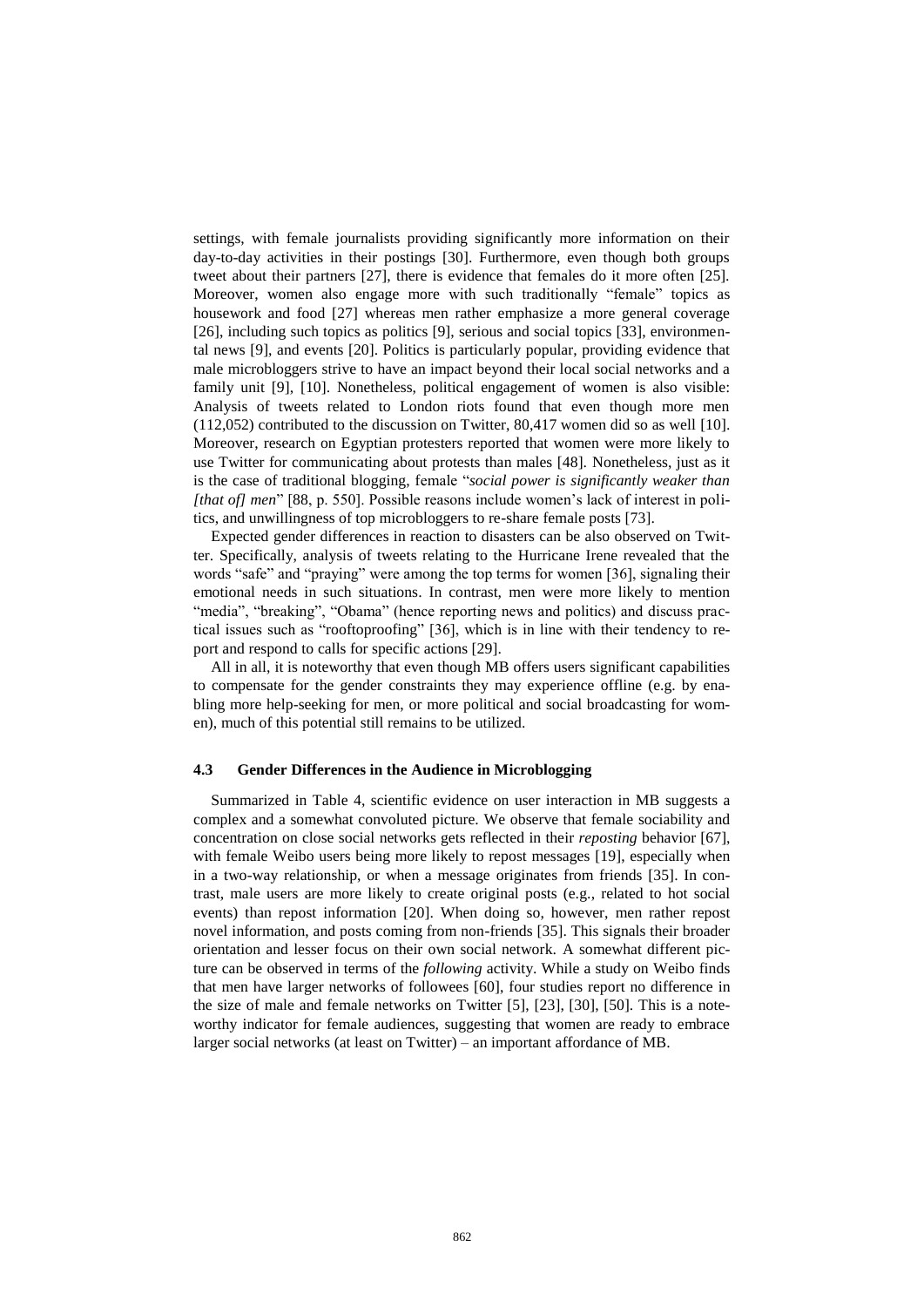We also observe complex dynamics in the attention paid to male and female users in terms of *following* them as opposed to *resharing / commenting* their posts. On the one hand, female politicians get more reshares on Twitter, as one study suggests [13]. Female Weibo users also are less likely to have a zero count of reshares and comments on their posts [19], and their posts get diffused quicker [34]. At the same time, men are shown to get more comments on both platforms [19], [56]. Moreover, four studies show that male users have more followers on both Twitter [23] and Weibo [55], [58], [60], with both men and women more likely to follow other men [23].

**Table 4.** Gender differences in interaction behavior and audience perceptions in MB

|                                        | Females more likely to:                                                        | Males more likely to:                 |
|----------------------------------------|--------------------------------------------------------------------------------|---------------------------------------|
| posting                                | $-$ repost $[19]$                                                              | - repost novel information $[35]$     |
|                                        | $-$ repost friends, superstars [35]                                            | - repost non-friends $[35]$           |
|                                        | - repost in 2-way relationship $[35]$                                          | - repost in 1-way relationship $[35]$ |
|                                        | no differences in retweeting frequency [43]                                    |                                       |
| Following                              | - men have more followings $[60]$                                              |                                       |
|                                        | $-$ men have more reciprocated relationships [23]                              |                                       |
|                                        | - men have a larger sum of followers + followees $[55]$                        |                                       |
|                                        | $-$ no gender difference in the number of followees [5], [23], [30], [50]      |                                       |
|                                        | $-$ no difference in follower-followee ratio [43]                              |                                       |
|                                        | $-$ get more reshares [13]                                                     | get more comments $[19]$ , [56]       |
|                                        | - have a non-zero count of reposts                                             |                                       |
|                                        | and comments [19]                                                              |                                       |
| <b>ommented</b><br>reposted<br>Being   | $-$ get a higher response rate [59]                                            |                                       |
|                                        | $-$ have posts diffused quicker [34]                                           |                                       |
|                                        | gender has no significant effect on reposting likelihood [20]                  |                                       |
|                                        | - men have more followers [23], $[55]$ , $[58]$ , $[60]$                       |                                       |
| lowed<br>Being<br>$\operatorname{fol}$ | - men and women more likely to follow another man. [23]                        |                                       |
|                                        | $-$ no gender difference in the number of followers [5], [30], [43], [50]      |                                       |
|                                        | $-70\%$ of the amount of public event influence is contributed by males [32]   |                                       |
|                                        | - men perceived as providing better content and be more authoritative [40]     |                                       |
|                                        | - male tweets perceived as more credible (esp. for politics) [57]              |                                       |
| Influence                              | - men nearly twice more influential than female users $[60]$                   |                                       |
| Credibility and                        | $-$ two thirds of the hot Weibos are created by male users [33]                |                                       |
|                                        | $-$ no differences for behaviors of initiating / attracting communication [49] |                                       |
| mophi-<br>дЬ                           | - present: reposting [33]; interaction [49]; commenting [56]; following [23];  |                                       |
|                                        | tie formation (for mediators) [16]                                             |                                       |
|                                        | absent: response to information seeking [59]                                   |                                       |

While this evidence is questioned by studies that show no gender difference in the number of followers [5], [30], [43], [50], there is solid support for men enjoying greater credibility and influence on Twitter [57] and Weibo [60], especially in a political context [57]. Several reasons may underlie this: First, unattractive topic choice, with women more likely to post about personal affairs [30], [33], may dictate the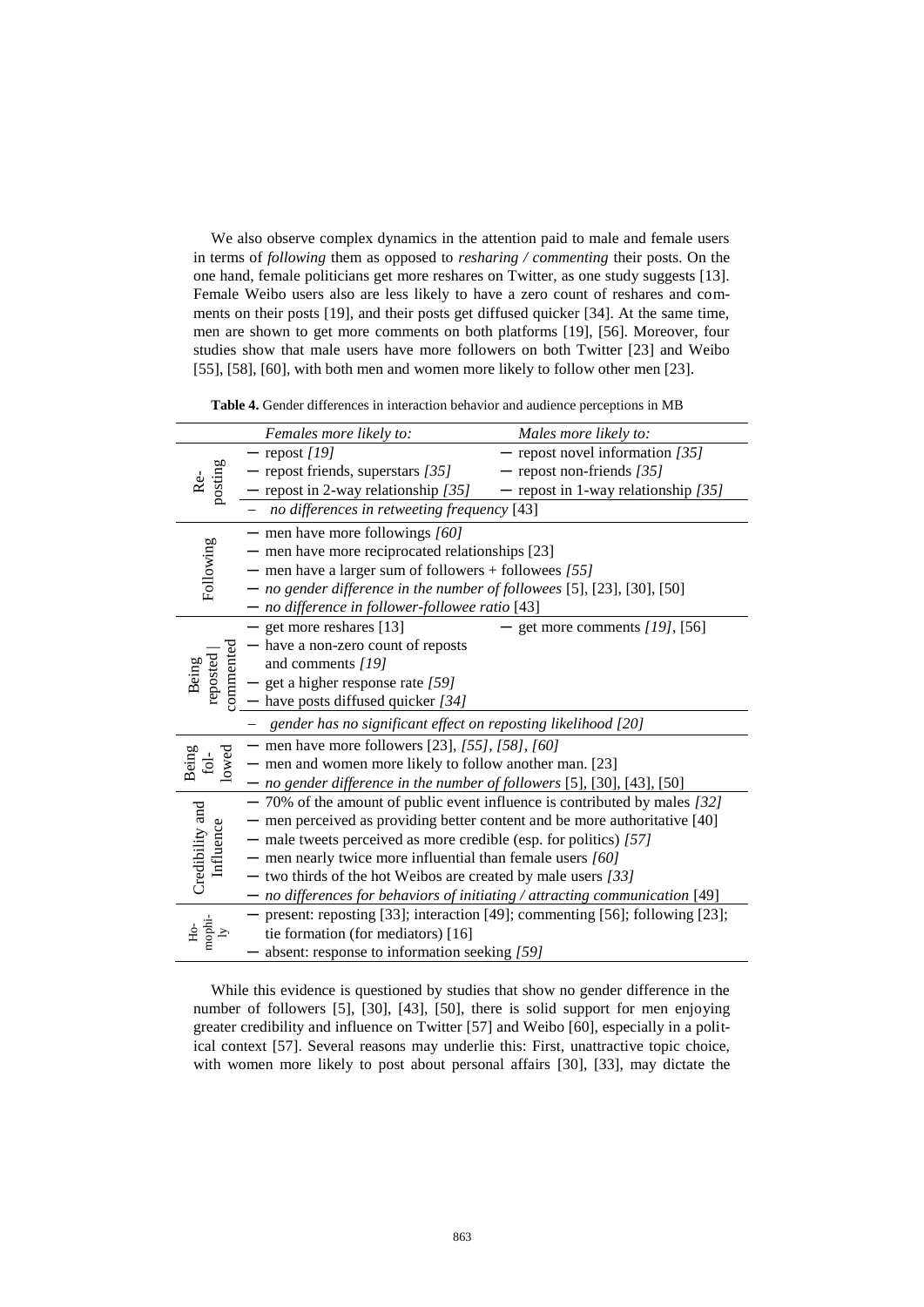narrow impact of female postings. Second, existing misbalance in perceptions can be attributed to the early advantage men hold [\[70\]](#page-15-15): Historically occupying stronger positions in society men may find it easier to establish themselves as authoritative. These forces may intervene with the perceptions and behavior of users. All in all, however, the overall picture of user interaction with regard to gender remains visibly complex and more research is needed to gain a full understanding of this phenomenon.

#### **4.4 Gender Differences in the Motivation to Use Microblogging**

When it comes to motivation to use MB two different reasons are prevalent in literature: sharing subjective information about the self and distributing objective information [42]. Along these main motives are other reasons such as the interaction with others to seek help, give advice and discuss [\[77\]](#page-15-1). Further, some MB users are motivated by possibilities of professional development [42], self-expression [42], entertainment and leisure [42], [\[78\]](#page-15-16), emotional aspects [\[89\]](#page-15-17), [\[90\]](#page-15-18), status enhancement [\[89\]](#page-15-17), and educational purposes [52]. Motives to follow a particular user have also been discussed [11]. Nonetheless, only few findings shed light on the moderating role of gender – an unexpected conclusion. One study suggests that gender differences in the motivation may also depend on cultural aspects [42]. Specifically, there were no gender differences in motives to use MB in the US sample, yet in the Ukrainian sample men were more likely to support their professional development via MB whereas women were more likely to use MB for entertainment, as a diary function and for expressing emotions [42]. Other studies suggest that females are more likely to ask for help [28] and appreciate MB as a learning environment [52]. However, research remains limited, calling for more studies in this domain.

#### **4.5 Gender Differences in the Presentation in Microblogging**

Women and men express themselves in different ways offline: The verbal language used by females is perceived to be more pleasant, polite and personal [\[71\]](#page-15-11), [\[82\]](#page-15-19) whereas men express themselves in a more direct and factual fashion [\[71\]](#page-15-11), [\[85\]](#page-15-12). In the nonverbal domain eye contact is perceived as a friendly attitude for women but may be seen as an attempt to dominate for men [\[80\]](#page-15-20). This hints that nonverbal communication is more important for and to women and that they are likely to be more conscious in this regard [\[63\]](#page-14-7), [\[80\]](#page-15-20). Several of these particularities can be also observed in the context of MB (Table 5). Female users are more expressive in their communication and are more likely to use exclamations and question marks [e.g. 3], repetitions of characters in their preferred assessment and negation terms [e.g., [3], [4], and emoticons [e.g. [3], [4]. Female users also have a more personal writing style, which is reflected in their increased use of (personal) pronouns [e.g., [3], [4], whereas men rather prefer demonstrative pronouns [46]. Further, female messages are more polite and friendly as they are more likely to express a positive sentiment [53] and concern overall [29], [36].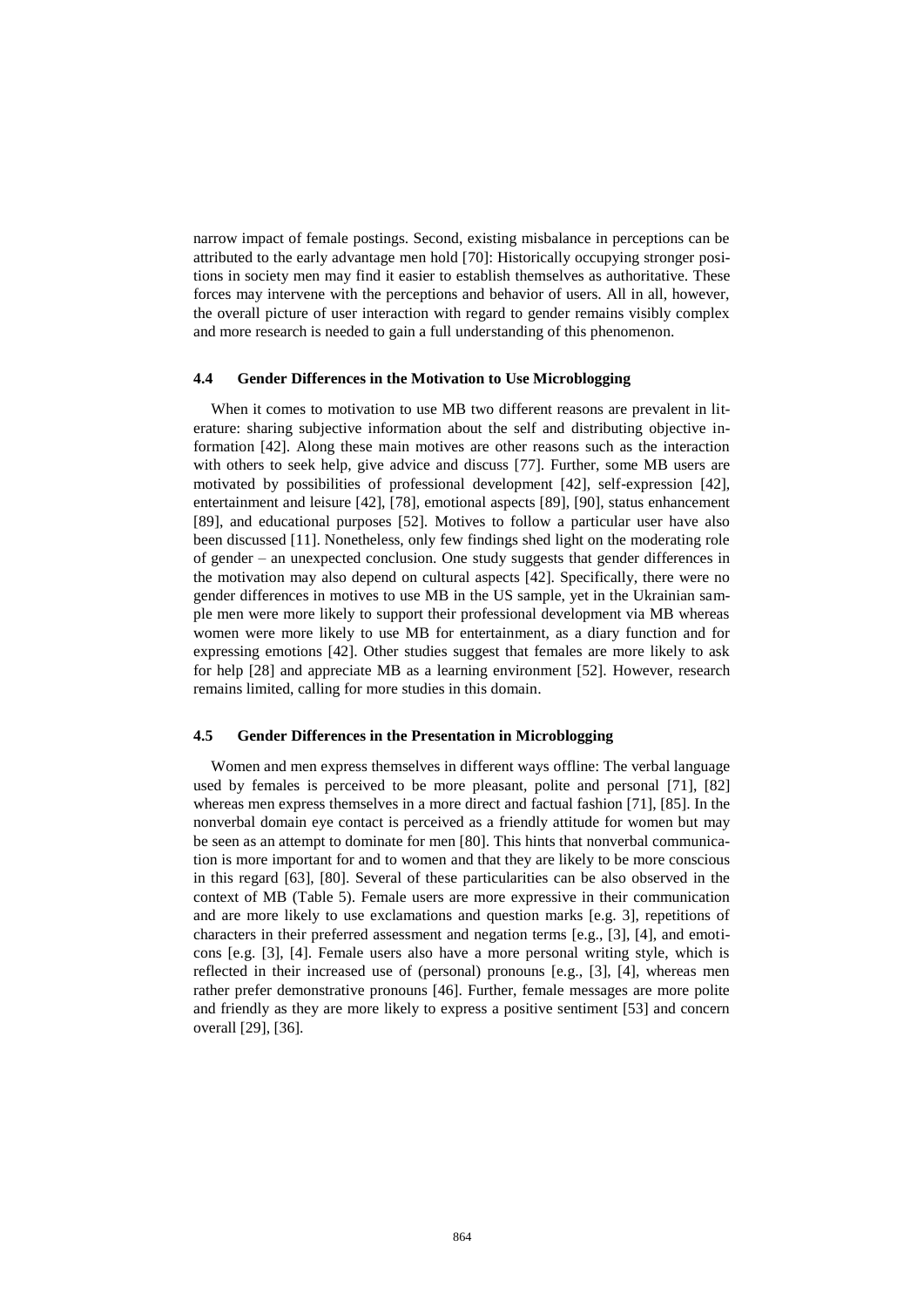|                    | Females are more likely to use:                                         | Males are more likely to use:     |  |
|--------------------|-------------------------------------------------------------------------|-----------------------------------|--|
|                    | $-$ abbreviations [3], [4]                                              |                                   |  |
| Abbrevia-          | - OMG and LOL [3], [4], [43];                                           | $-$ LMFAO [43]                    |  |
| tions              | haha $[6]$                                                              |                                   |  |
|                    | $-$ no difference in use of abbreviations [46]                          |                                   |  |
| Character          | - repetitions of alphabetical                                           | - alphabetical character re-      |  |
| Change             | characters [3], [4], [38], [43]                                         | placements and deletions [38]     |  |
|                    | - declarative [14] and specific                                         | - more hashtags [14]              |  |
| Hashtags           | [26] hashtags                                                           | $-$ imperative [14], descriptive  |  |
|                    |                                                                         | [26] hashtags                     |  |
|                    | $-$ own layout designs [2], [17]                                        | $-$ pre-defined designs [1], [2]  |  |
| Layout             | - magenta [17], pink, yellow,                                           | $-$ (dark) blue [1], [17], black, |  |
|                    | green, red, light blue [1]                                              | brown, orange, gray [1]           |  |
|                    | $-$ high brightness colors [17]                                         | - low brightness colors [17]      |  |
|                    | $-$ (personal) pronouns [3], [4],                                       | - demonstrative pronouns [46]     |  |
|                    | $[44]$ , $[46]$                                                         |                                   |  |
| Linguistics        | - equal use of third person pronouns [46]                               |                                   |  |
|                    | - no differences in use of articles, determiners, prepositions [3], [4] |                                   |  |
|                    | - exclamation and question                                              |                                   |  |
| Punctuation        | marks [3], [4], [43]                                                    |                                   |  |
|                    | - emoticons [3], [4], [6], [43],                                        |                                   |  |
| Emoticons          | $[51]$                                                                  | $-$ :D, ;) [43] / :-o, :-& [51]   |  |
|                    | $-$ :), <3 [43] / :D, ;) [3], [4]                                       |                                   |  |
|                    | - assessment: okay, yes[ssss])                                          | - assessment (yessir, yea[h])     |  |
|                    | [3], [4]                                                                | [3], [4], [43]                    |  |
|                    | - negation (cannot, nooo[o]) [3],                                       | - negation (nah, nobody, ain't)   |  |
|                    | [4]                                                                     | [3], [4]                          |  |
| Special            | $-$ non-dictionary words [3], [4]                                       | $-$ dictionary terms [3], [4]     |  |
| Words              | - hesitation / backchannel                                              | - named entities e.g. NBA [3],    |  |
|                    | sounds, e.g. ugh, grr, ah, hm                                           | [4]                               |  |
|                    | [3], [4], [43]                                                          |                                   |  |
|                    | - men and women used nearly the same top ten words [44]                 |                                   |  |
|                    |                                                                         |                                   |  |
|                    | - positive valence [53]                                                 |                                   |  |
|                    | - risk aversion [29]                                                    |                                   |  |
| Sentiment          | $-$ concern [29], [36]                                                  |                                   |  |
|                    | - no differences in expressing anger [29]                               |                                   |  |
|                    | $-$ no difference in tone of comments [13]                              |                                   |  |
| Swearing           | - alphabetical character change                                         | $-$ swear words [3], [4] in a ho- |  |
|                    | in case of swear words [46]                                             | mogenous writing style [46]       |  |
|                    | - men and women use almost the same swear words [46]                    |                                   |  |
| <b>Tweet Style</b> | $-$ ellipses [3], [4], [43]                                             | $-$ more full hyperlinks $[6]$    |  |
|                    | - gender-marked language [41]                                           |                                   |  |

**Table 5.** Gender differences in the presentation style and layout in microblogging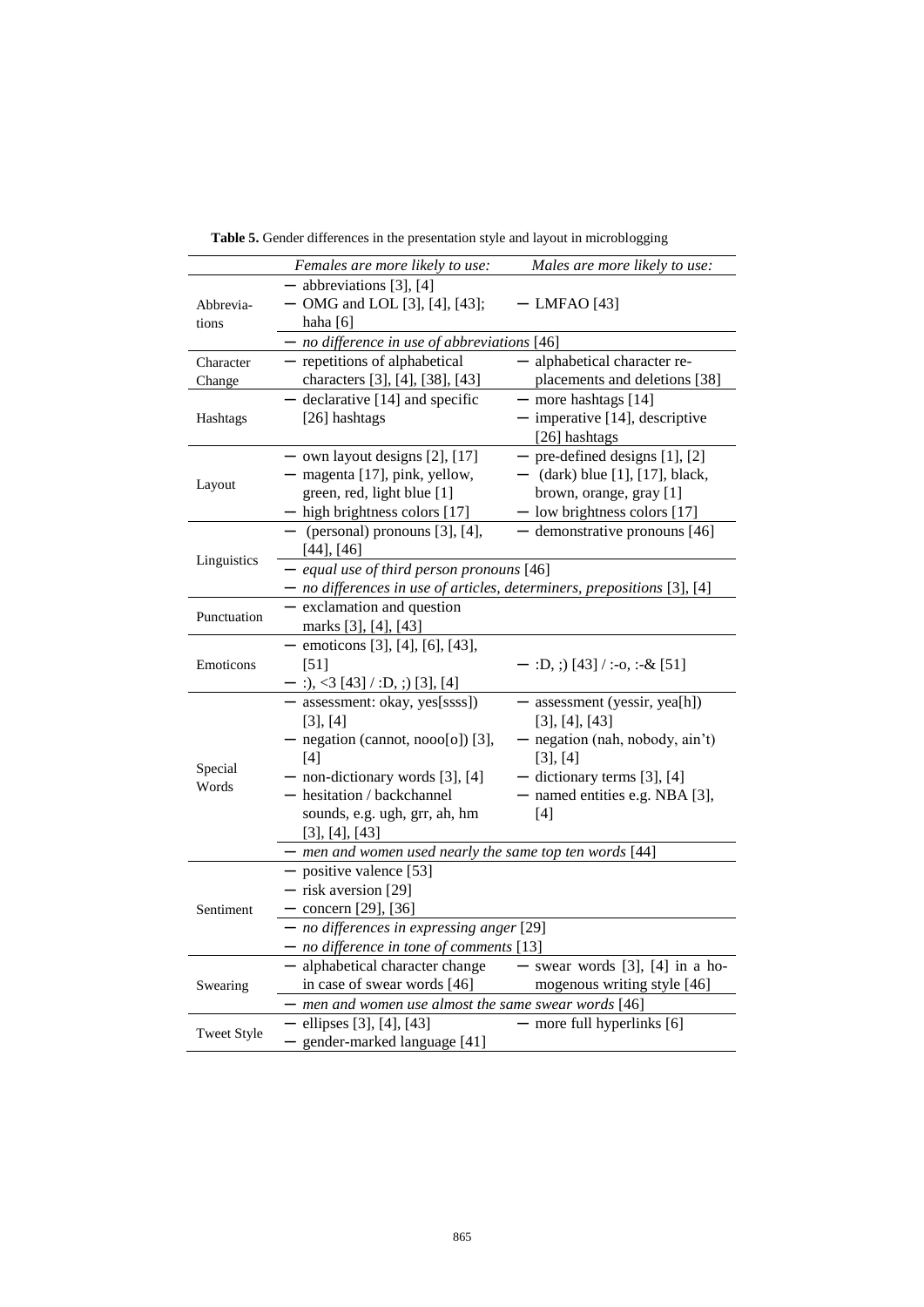When it comes to nonverbal communication women are more likely to choose their own layout design [2], [17] preferring more bright and "female" colors [1], [17], whereas males do not put much effort into their layout design [1], [2] and prefer dark and typically "male" colors [1], [17]. Overall, both men and women behave in stereotypical ways in MB in terms of their presentation style.

#### **5 Concluding Remarks, Limitations and Future Research**

Our literature review has identified gender differences and similarities in several aspects of MB, which are both consistent and divergent from the traditional view on gender offline [e.g., [67\]](#page-14-3), [\[85\]](#page-15-12). While male microbloggers were the earliest adopters [30], females outnumber them by now [\[61\]](#page-14-4). Overrepresentation of female users, their desire to post more [6] and to continue using the site [42] signals that MB both taps into their relational orientation as well as opens them new venues to reach beyond their traditional boundaries, e.g., we find that women increasingly blog in typically "male" contexts (e.g. London Riots [10] or Egyptian protests [48]). Nevertheless, men continue to dominate political MB-sphere. Since equal gender participation in social and political life is important for equitable and fair society, encouraging female participation in this area appears to be a critical conclusion of our research.

Based on our findings, both male and female users emerge as important population groups for marketers, yet in different ways. Since females are more likely to reshare content in their personal circles [35], they are in a strong position to create word-ofmouth through their networks, which is of interest to marketers who strive to capitalize on the "Twitter effect" [65]. At the same time, male opinions are perceived as more credible [40], [57], suggesting that male endorsements are likely to have a more pronounced influence on the audience.

Our study is prone to several limitations. Due to strict space restrictions only two platforms - Twitter and Weibo – were in the focus of our attention. Yet, insights from other platforms, such as Tumblr and Yammer, may enrich the body of knowledge presented above. Further, there are some cultural and functional differences between Twitter and Weibo: For example, it is possible to express much more in 140 characters in Chinese than in English, complicating objective comparisons. Furthermore, identifying the gender of users on MB platforms might be rather challenging. Several studies use name lists to assign a gender to provided user names. This method might be prone to errors and states therefore a limitation. Finally next to the demographic dimension gender, a further analysis including the age of MB users was not part of our study. Therefore the segmentation into age groups will be part of further research. Since Twitter has a more Western and Weibo a more Eastern background, cultural differences should to be taken into account. Indeed, cultural aspects may influence the way users interact with MB platforms, calling for more studies in this area.

Since identifying areas of future research is among the main tasks of a sound meta review [81], [87] our analysis reveals a solid body of knowledge on gender differences in the areas of MB adoption, shared content, and stylistic presentation. At the same time, a rather convoluted picture of female and male interaction patterns is un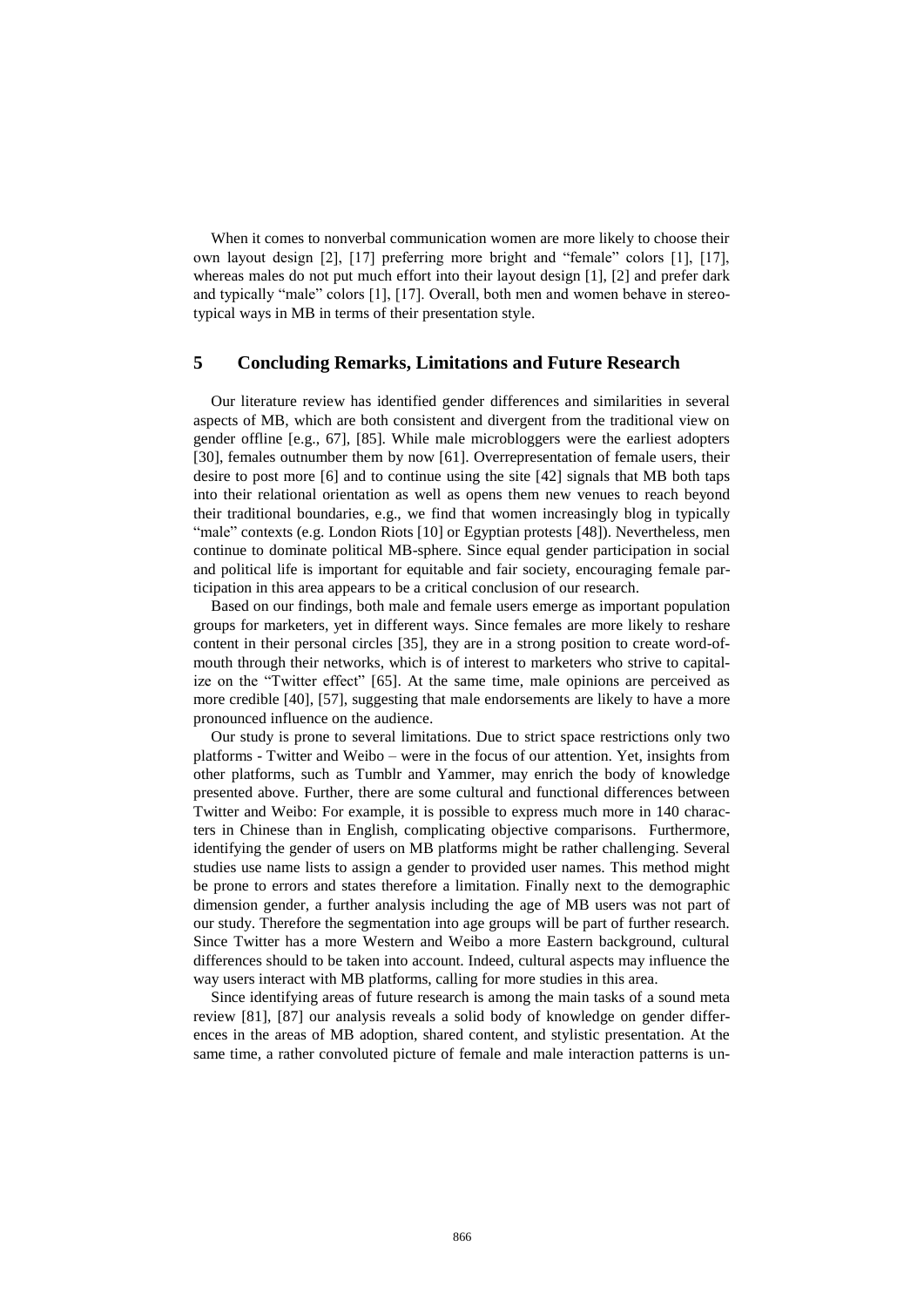covered ("audience" category) – an important area for future investigation, especially in the context of Twitter. Moreover, we observe little or no findings on two topics of critical interest for MB providers and scholars – gender differences in motivational patterns and privacy behavior of MB users. Together, these under-researched domains offer exciting opportunities for future scholarly endeavors.

### **References from Review**

- 1. Alowibdi, J.S., Buy, U.A., Yu, P.: Empirical Evaluation of Profile Characteristics for Gender Classification on Twitter. In: 12th International Conference on Machine Learning and Applications. IEEE, vol. 1, pp. 365-369 (2013a)
- 2. Alowibdi, J.S., Buy, U.A., Yu. P.: Language Independent Gender Classification on Twitter. In: International Conference on Advances in Social Networks Analysis and Mining. IEEE/ACM, pp. 739-743 (2013b)
- 3. Bamman, D., Eisenstein, J., Schnoebelen, T.: Gender in Twitter: Styles, Stances, and Social Networks. arXiv:1210.4567 (2012)
- 4. Bamman, D., Eisenstein, J., Schnoebelen, T.: Gender Identity and Lexical Variation in Social Media. Journal of Sociolinguistics, 18(2), 135-160 (2014)
- 5. Bontcheva, K., Gorrell, G., Wessels, B.: Social Media and Information Overload: Survey Results. arXiv:1306.0813 (2013)
- 6. Burger, J.D., Henderson, J., Kim, G., Zarrella, G.: Discriminating Gender on Twitter. In: Proceedings of the Conference on Empirical Methods in Natural Language Processing. Association for Computational Linguistics, pp. 1301-1309 (2011)
- 7. Case, C.J., King, D.L.: Exploring the Undergraduate World of Electronic Social Networking: An Examination of Attitude, Adoption, and Usage. Issues in Information Systems 13(1), 51-58 (2012)
- 8. Cheng, A., Evans, M., Singh, H.: Inside Twitter: An In-depth Look Inside the Twitter World. Report of Sysomos, June, Toronto, Canada (2009)
- 9. Cheong, M., Lee, V.: Integrating Web-based Intelligence Retrieval and Decision-making from the Twitter Trends Knowledge Base. In: Proceedings of the 2nd ACM Workshop on Social Web Search and Mining. ACM, pp. 1-8 (2009)
- 10. Cheong, M., Ray, S., Green, D.: Interpreting the 2011 London Riots from Twitter Metadata. In: Proceedings of the 12th International Conference on Intelligent Systems Design and Applications, pp. 915-920 (2012)
- 11. Clavio, G., Kian, T.M.: Uses and Gratifications of a Retired Female Athlete's Twitter Followers. International Journal of Sport Communication, 3(4), 485-500 (2010)
- 12. Coursaris, C.K., Yun, Y., Sung, J.: Understanding Twitter's Adoption and Use Continuance: The Synergy Between Uses and Gratifications and Diffusion of Innovations. In: SIGHCI 2010 Proceedings (2010)
- 13. Crigler, A.N., Just, M.R.: Gender and Self-Presentation in Social Media: An Analysis of Four Competitive 2012 US Senate Races. In: APSA 2013 Annual Meeting Paper (2013)
- 14. Cunha, E., Magno, G., Gonçalves, M.A., Cambraia, C., Almeida, V.: He Votes or She Votes? Female and Male Discursive Strategies in Twitter Political Hashtags. PloS one, 9(1) (2014)
- 15. Dar, H., Shah, A.: Analysis of SNS Popularity from Different Perspectives Among Users. In: 5th International Conference on Information and Communication Technology for the Muslim World (ICT4M). IEEE, pp. 1-4 (2013)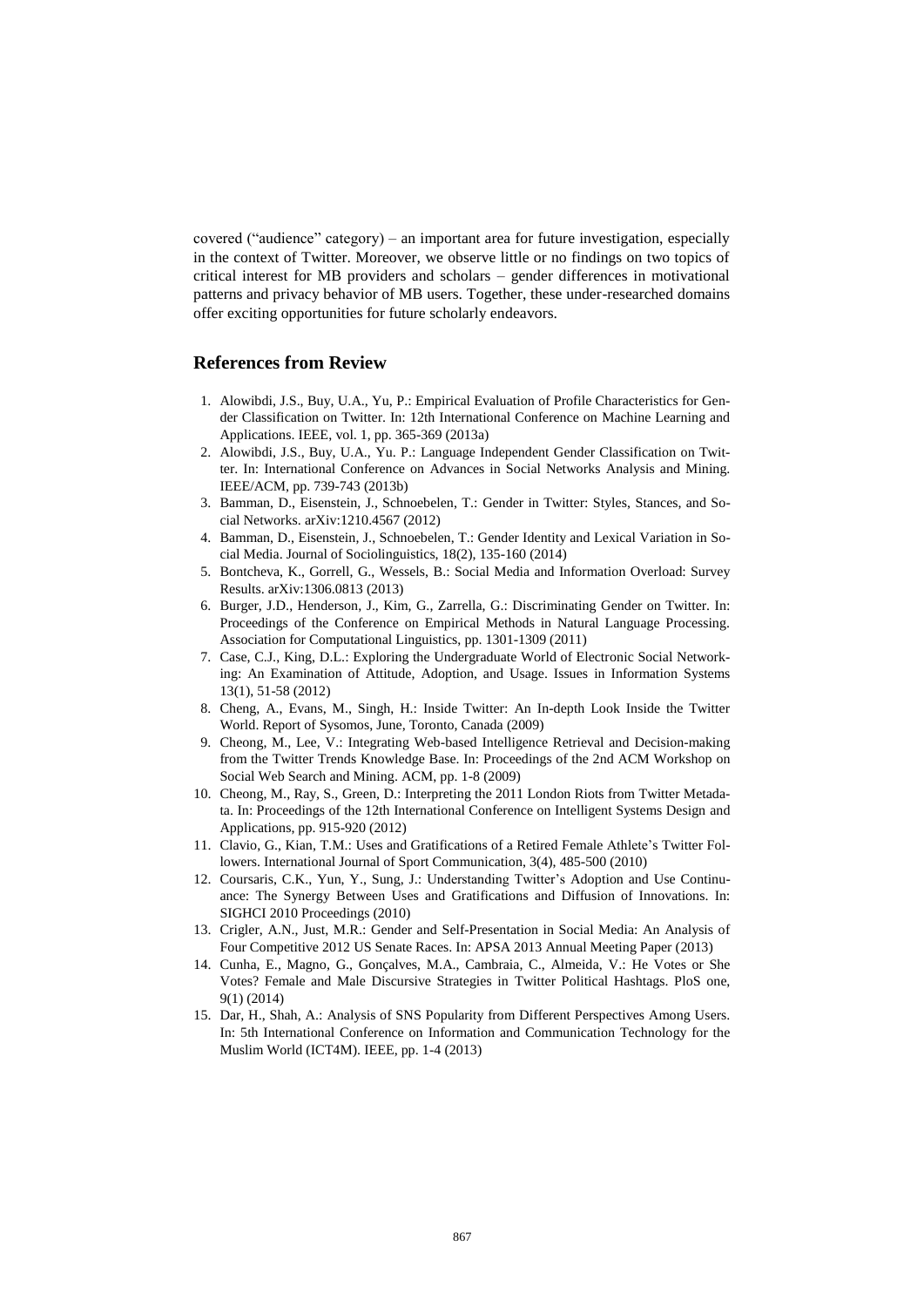- 16. De Choudhury, M.: Tie Formation on Twitter: Homophily and Structure of Egocentric Networks. In: Third International Conference on Privacy, Security, Risk and Trust (PASSAT) and Third International Conference on Social Computing (SocialCom). IEEE, pp. 465-470 (2011)
- 17. Fortmann‐Roe, S.: Effects of Hue, Saturation, and Brightness on Color Preference in Social Networks: Gender‐based Color Preference on the Social Networking Site Twitter. Color Research & Application 38(3), 196-202 (2013)
- 18. Fox, S., Zickuhr, K., Smith, A.: Twitter and Status Updating Fall 2009. Pew Internet & American Life Project. [http://www.pewinternet.org/Reports/2009/17-Twitter-and-Status-](http://www.pewinternet.org/Reports/2009/17-Twitter-and-Status-Updating-Fall-2009.aspx)[Updating-Fall-2009.aspx](http://www.pewinternet.org/Reports/2009/17-Twitter-and-Status-Updating-Fall-2009.aspx) (2009)
- 19. Fu, K., Chau, M.: Reality Check for the Chinese Microblog Space: A Random Sampling Approach. PloS one 8(3) (2013)
- 20. Guan, W., Gao, H., Yang, M., Yuan, L., Ma, H., Qian, W., Cao, Z., Yang, X.: Analyzing User Behavior of the Micro-blogging Website Sina Weibo During Hot Social Events. Physica A: Statistical Mechanics and its Applications 395, 340-351 (2014)
- 21. Hao, B., Li, L., Gao, R., Li, A., Zhu, T.: Sensing Subjective Well-being from Social Media. arXiv:1403.3807 (2014)
- 22. Hargittai, E., Litt, E.: The Tweet Smell of Celebrity Success: Explaining Variation in Twitter Adoption Among a Diverse Group of Young Adults. New Media & Society 13(5), 824-842 (2011)
- 23. Heil, B., Piskorski, M.: New Twitter Research: Men Follow Men and Nobody Tweets. Harvard Business Review 1 (2009)
- 24. Herdağdelen, A.: Twitter n-gram Corpus with Demographic Metadata. Language Resources and Evaluation 47(4), 1127-1147 (2013)
- 25. Herdağdelen, A., Baroni, M.: Stereotypical Gender Actions can be Extracted from Web Text. J of the Am Soc for Info Sci and Tech 62(9), 1741-1749 (2011)
- 26. Holmberg, K., Hellsten, I.: Analyzing the Climate Change Debate on Twitter: Content and Differences Between Genders. In: Proceedings of the 2014 ACM Conference on Web Science, pp. 287-288. ACM (2014)
- 27. Ikeda, K., Hattori, G., Ono, C, Asoh, H., Hihashino, T.: Twitter User Profiling Based on Text and Community Mining for Market Analysis. Knowledge-Based Systems 51, 35-47 (2013)
- 28. Jackson, N., Lilleker, D.: Microblogging, Constituency Service and Impression Management: UK MPs and the Use of Twitter. The Journal of Legislative Studies 17(1), 86-105 (2011)
- 29. Lachlan, K.A., Spence, P.R., Lin, X.: Expressions of Risk Awareness and Concern Through Twitter: On the Utility of Using the Medium as an Indication of Audience Needs. Computers in Human Behavior 35, 554-559 (2014)
- 30. Lasorsa, D.: Transparency and Other Journalistic Norms on Twitter: The Role of Gender. Journalism Studies 13(3), 402-417 (2012)
- 31. Lenhart, A., Purcell, K., Smith, A., Zickuhr, K.: Social Media & Mobile Internet Use Among Teens and Young Adults. Pew Internet & American Life Project (2010)
- 32. Li, X., Xie, Y., Li, C., Sun, X.: Analyzing the Public Events' Influence Via Open Microblogging APIs. In: International Conference on Machine Learning and Cybernetics (ICMLC). IEEE, vol. 1, pp. 84-90 (2012)
- 33. Li, Y., Gao, H., Yang, M., Guan, W., Ma, H., Qian, W., Cao, Z., Yang, X.: What are Chinese Talking About in Hot Weibos? arXiv:1304.4682 (2013a)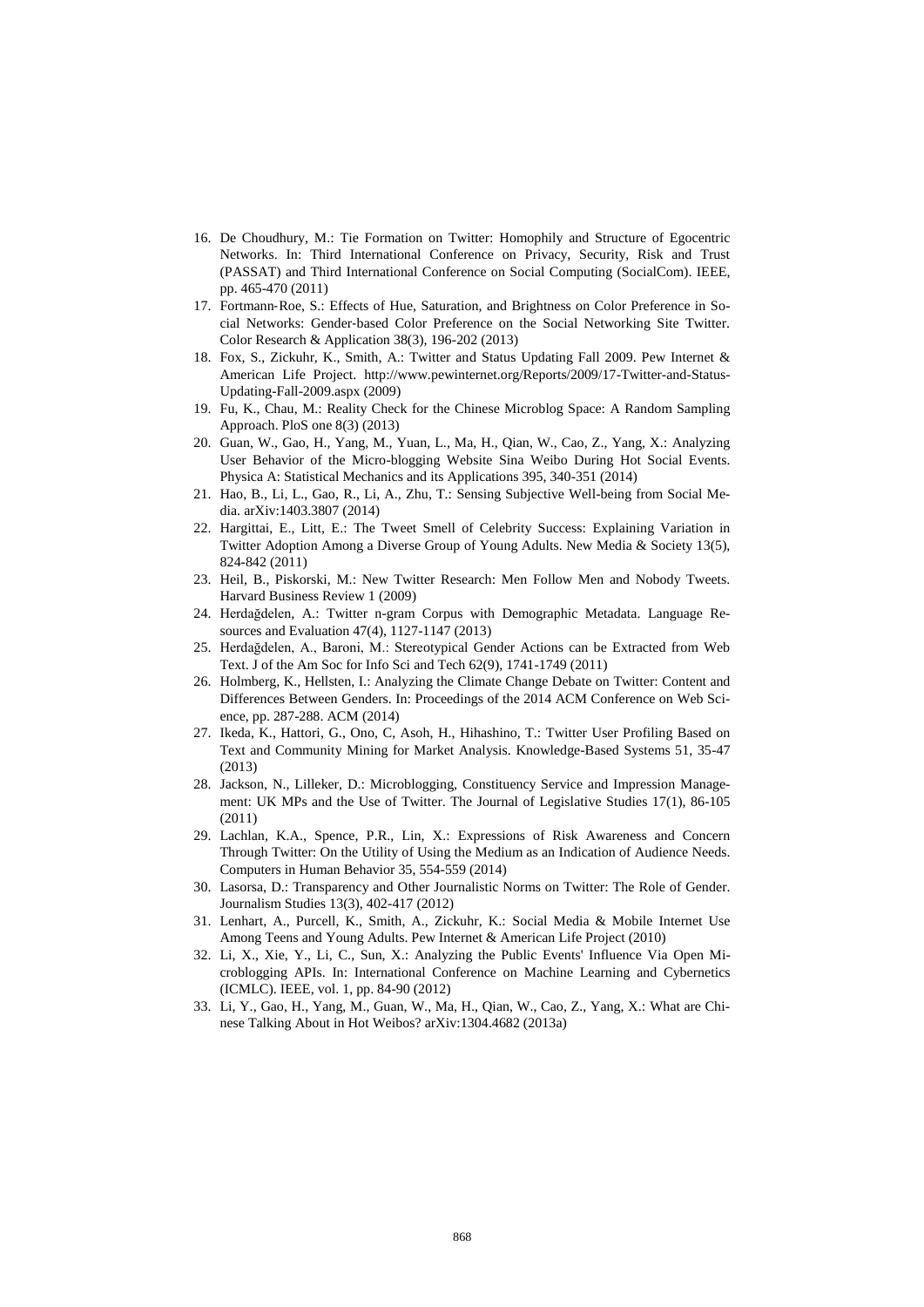- 34. Li, Z., Lv, T., Zhang, X., Chen, X.: The Effects of Personal Characteristics and Interpersonal Influence on Privacy Information Diffusion in SNS. In: International Conference on Service Operations and Logistics, and Informatics (SOLI). IEEE, pp. 413-418 (2013b)
- 35. Luo, Z., Wu, X., Cai, W., Peng, D.: Examining Multi-factor Interactions in Microblogging Based on Log-linear Modeling. In: Proceedings of the 2012 International Conference on Advances in Social Networks Analysis and Mining (ASONAM 2012). IEEE Computer Society, pp. 189-193 (2012)
- 36. Mandel, B., Culotta, A., Boulahanis, J., Stark, D., Lewis, B., Rodrigue, J.: A Demographic Analysis of Online Sentiment During Hurricane Irene. In: Proceedings of the Second Workshop on Language in Social Media. Association for Computational Linguistics, pp. 27-36 (2012)
- 37. Mislove, A., Lehmann, S., Ahn, Y.Y., Onnela, J.P., Rosenquist, J.N.: Understanding the Demographics of Twitter Users. In: 5th International Conference on Weblogs and Social Media (2011)
- 38. Mosquera, A., Moreda, P.: Mining Lexical Variants from Microblogs: An Unsupervised Multilingual Approach. In: Proceedings of the 5th Workshop on Language Analysis for Social Media (LASM). EACL, pp. 1-7 (2014)
- 39. Naaman, M., Boase, J., Lai, C.-H.: Is it Really About Me?: Message Content in Social Awareness Streams. In: Proceedings of the Conference on Computer Supported Cooperative Work. ACM, pp. 189–192, New York, USA (2010)
- 40. Pal, A., Counts, S.: What's in a@ Name? How Name Value Biases Judgment of Microblog Authors. In: International Conference on Weblogs and Social Media (2011)
- 41. Palmer, J.: The Role of Gender on Social Network Websites. Stylus Knights Write Showcase Special Issue (2014)
- 42. Pentina, I., Basmanova, O., Zhang, L.: A Cross-national Study of Twitter Users' Motivations and Continuance Intentions. Journal of Marketing Communications, 1-20 (2014)
- 43. Rao, D., Yarowsky, D., Shreevats, A., Gupta, M.: Classifying Latent User Attributes in Twitter. In: Proceedings of the 2nd International Workshop on Search and Mining Usergenerated Contents. ACM, pp. 37-44 (2010)
- 44. Sanders, E.P.: Collecting and Analysing Chats and Tweets in SoNaR. In: European Language Resources Association (ELRA), Istanbul, Turkey (2012)
- 45. Seitz, C. M., Orsini, M. M., Fearnow-Kenney, M., Hatzudis, K., Wyrick, D. L.: Twitter as a Tool to Warn Others About Sobriety Checkpoints: A Pilot Observational Study. International Electronic Journal of Health Education 15, 112-119 (2012)
- 46. Soedjono, A.H.: The Comparisons Between the Language Used by Male and Female Peers in Twitter. Anglicist 1, 1-6 (2012)
- 47. Thornton, L.J.: "Time of the Month" on Twitter: Taboo, Stereotype and Bonding in a No-Holds-Barred Public Arena. Sex Roles 68(1-2), 41-54 (2013)
- 48. Tufekci, Z., Wilson, C.: Social Media and the Decision to Participate in Political Protest: Observations from Tahrir Square. Journal of Communication 62(2), 363-379 (2012)
- 49. Ullrich, C., Borau, K., Stepanyan, K.: Who Students Interact With? A Social Network Analysis Perspective on the Use of Twitter in Language Learning. In: Sustaining TEL: From Innovation to Learning and Practice, pp. 432-437. Springer, Heidelberg (2010)
- 50. Vergeer, M. Hermans, L.: Campaigning on Twitter: Microblogging and Online Social Networking as Campaign Tools in the 2010 General Elections in the Netherlands. Journal of Computer-Mediated Communication 18, 399–419 (2013)
- 51. Volkova, S., Wilson, T., Yarowsky, D.: Exploring Demographic Language Variations to Improve Multilingual Sentiment Analysis in Social Media. In: EMNLP, pp. 1815-1827 (2013)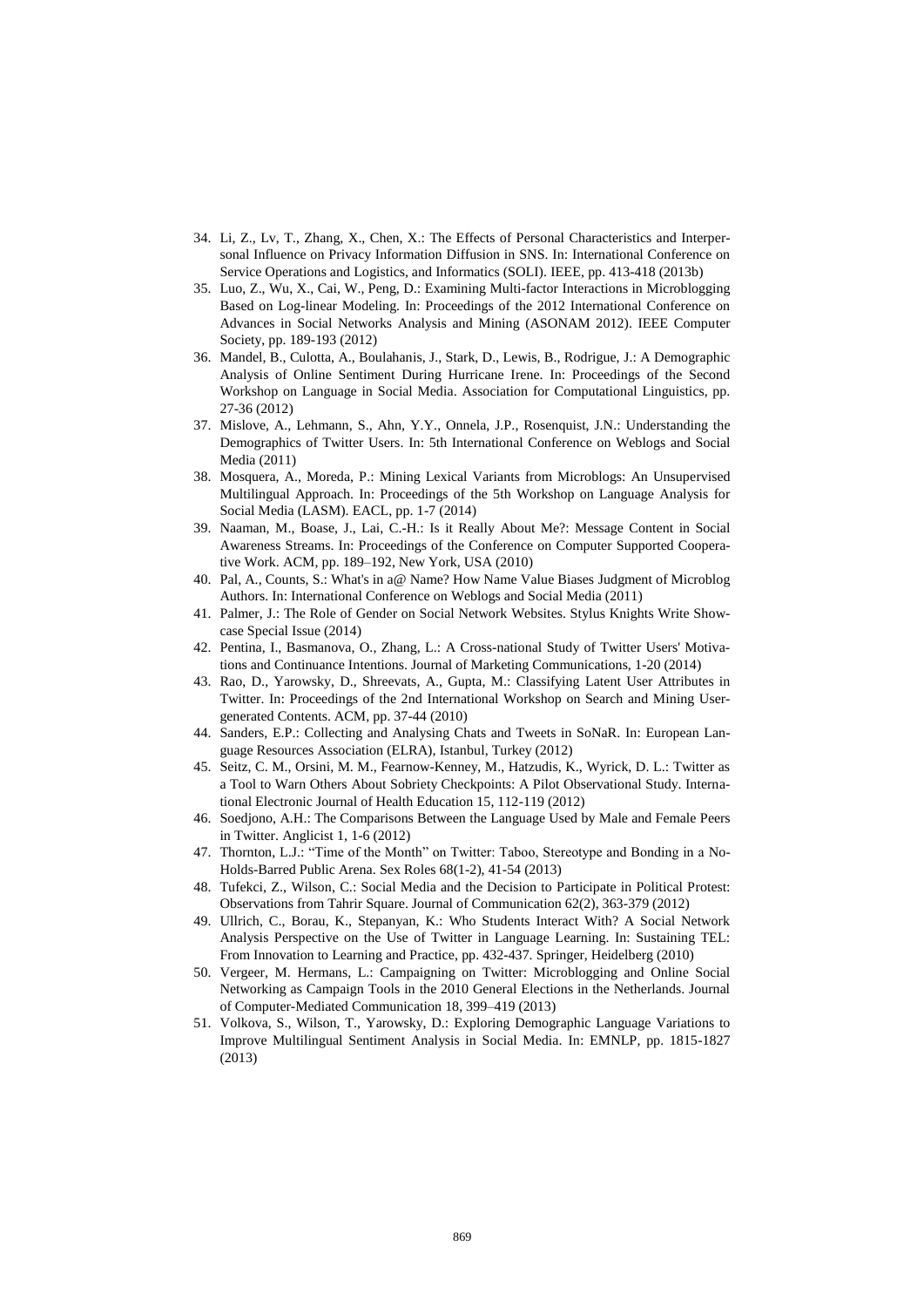- 52. Wakefield, J.S., Warren, S.J., Alsobrook, M.: Learning and Teaching as Communicative Actions: A Mixed-methods Twitter Study. Knowledge Management & E-Learning: An International Journal (KM&EL) 3(4), 563-584 (2011)
- 53. Walton, C.S., Rice, R.E.: Mediated Disclosure on Twitter: The Roles of Gender and Identity in Boundary Impermeability, Valence, Disclosure, and Stage. Computers in Human Behavior 29(4), 1465-1474 (2013)
- 54. Wamba, F.S., Carter, L.: Twitter Adoption and Use by SMEs: An Empirical Study. In: The 46th Hawaii International Conferences on System Sciences (HICSS), Maui, Hawaii (2013)
- 55. Wang, L., Qu, W., Sun, X.: An Analysis of Microblogging Behavior on Sina Weibo: Personality, Network Size and Demographics. In: Cross-Cultural Design. Methods, Practice, and Case Studies, pp. 486-492. Springer Berlin Heidelberg (2013)
- 56. Xiao, C., Su, L., Bi, J., Xue, Y., Kuzmanovic, A.: Selective Behavior in Online Social Networks. In: International Conferences on Web Intelligence and Intelligent Agent Technology (WI-IAT). IEEE/WIC/ACM, vol. 1, pp. 206-213 (2012)
- 57. Yang, J., Counts, S., Morris, M.R., Hoff, A.: Microblog Credibility Perceptions: Comparing the USA and China. In: Proceedings of the 2013 Conference on Computer Supported Cooperative Work. ACM, pp. 575-586 (2013)
- 58. Yu, Y., Zhu, Y.: Follow Me: An Analysis of Self-traits, Motivation, Microblog Usage and Attractiveness of One's Microblog. In: 9th International Conference on Service Systems and Service Management (ICSSSM). IEEE, pp. 148-153 (2012)
- 59. Zhang, P.: Information Seeking Through Microblog Questions: The Impact of Social Capital and Relationships. In: Proceedings of the American Society for Information Science and Technology 49(1), pp. 1-9 (2012)
- 60. Zhang, X., Gao, Q., Khoo, C.S.G., Wu, A.: Categories of Friends on Social Networking Sites: An Exploratory Study. In: The 5th International Conference on Asia-Pacific Library and Information Education and Practice (A-LIEP 2013), pp. 244-259. Khon Kaen City, Thailand (2013)

## **Other References**

- <span id="page-14-4"></span>61. Alexa.com[, http://www.alexa.com/](http://www.alexa.com/) (Accessed: 02.08.2014).
- <span id="page-14-6"></span>62. Broverman, D.M., Klaiber, E.L., Kohayashi, Y., Vogel, W.: Roles of Activation and Inhibition in Sex Differences in Cognitive Abilities. Psychological Review 75(1), pp. 23-50 (1968)
- <span id="page-14-7"></span>63. Burgoon, J.K.: Nonverbal signals. in Handbook of Interpersonal Communication, M. L. Knapp and G.R. Miller (eds.) , 2nd ed. Thousand Oaks (CA): Sage, pp. 229–85 (1994)
- <span id="page-14-1"></span>64. Chen, S., Zhang, H., Lin, M., Lv, S.: Comparision of microblogging service between Sina Weibo and Twitter. In: International Conference on Computer Science and Network Technology (ICCSNT). IEEE, vol. 4, pp. 2259-2263 (2011)
- <span id="page-14-0"></span>65. Chu, S.C., Kim, Y.: Determinants of Consumer Engagement in Electronic Word-of-Mouth (eWOM) in Social Networking Sites. International Journal of Advertising 30(1), 47-75 (2011)
- <span id="page-14-5"></span>66. Clark, M.L., Bittle, M.L: Friendship Expectations and the Evaluation of Present Friendships in Middle Childhood and Early Adolescence. Child Study Journal (1992)
- <span id="page-14-3"></span>67. Cross, S. E., Madson, L.: Models of the Self: Self-Construals and Gender. Psychological Bulletin 122(1), 5-37 (1997)
- <span id="page-14-2"></span>68. Eagly, A.H.: Sex Differences in Social Behavior: A Social-Role Interpretation. Lawrence Erlbaum Associates Inc. New York Hillsdale (1987)